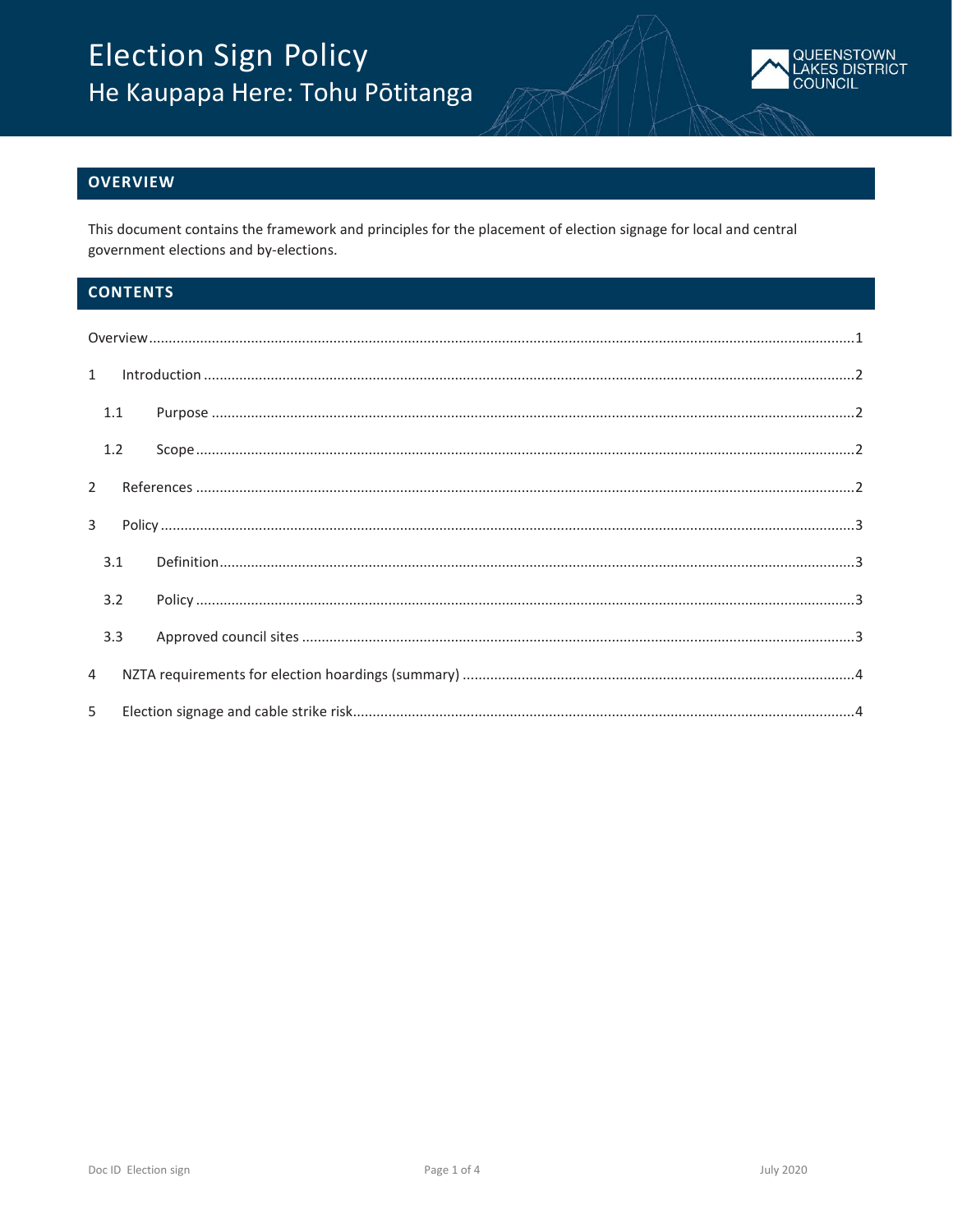# <span id="page-1-0"></span>**1 INTRODUCTION**

### <span id="page-1-1"></span>**1.1 PURPOSE**

The purpose of this policy is to provide election candidates and their agents with guidance on the placement of election billboards.

## <span id="page-1-2"></span>**1.2 SCOPE**

QLDC is committed to the principles of fairness and open democracy. It will not align itself with any political party or interest.

This Policy applies to billboard signage used to publicise election candidates and/or parties. Elections may include the following:

- > Local elections and by elections
- > Central government general elections and by elections
- > Elections of local trusts, including licensing trusts

## <span id="page-1-3"></span>**2 REFERENCES**

| <b>Type</b> | <b>Title</b>                                                                                  |
|-------------|-----------------------------------------------------------------------------------------------|
| Legislation | Local Electoral Act 2001                                                                      |
|             | Local Electoral Regulations 2001                                                              |
|             | $>$ Electoral Act 1993                                                                        |
|             | Note: Any legislation referred to should be interpreted as meaning the Act and its amendments |
| Other       | > Stay Safe Near Electricity (Aurora Energy)                                                  |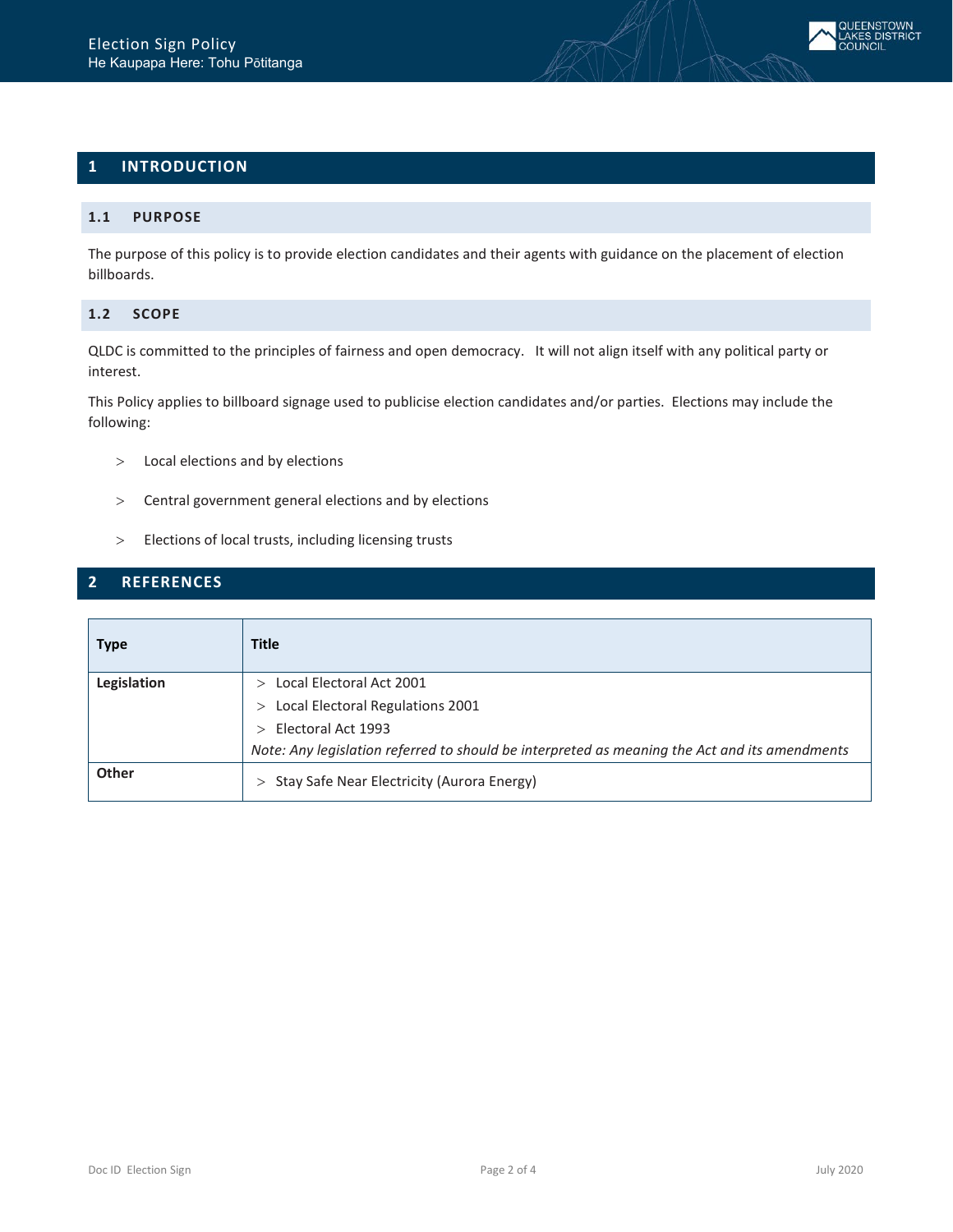# <span id="page-2-0"></span>**3 POLICY**

### <span id="page-2-1"></span>**3.1 DEFINITION**

- > **"Billboard"** means any sign used to advertise an election candidate and/or party.
- > **"Election"** means any formal and organised choice by public vote of a person for a political office or other position.
- > **"Council"** means the Queenstown Lakes District Council.

## <span id="page-2-2"></span>**3.2 POLICY**

Subject to the following restrictions election/by-election and referendum signs may be placed on business and residential zoned land and on approved Council owned or controlled sites.

No election/by-election or referendum signs shall be placed on any Council property or in any public place except in defined areas as nominated by the Council.

The period of display of election/by-election or referendum signs on approved Council owned or controlled sites shall be limited to two calendar months prior to the election date. All such signs shall be removed before the election/referendum day.

Election/by-election or referendum signs advertising, promoting or announcing any candidate or political party shall not exceed one (1) for any single candidate or any single political party, on any site and no such sign shall exceed  $3m<sup>2</sup>$  in area.

An Enforcement Officer may remove any sign that does not comply with the above requirements. The Council may pull down, alter or remove any sign that does not comply with the above requirements and recover all costs incurred with the removal from the person who authorised the sign or at whose direction the sign was erected.

### <span id="page-2-3"></span>**3.3 APPROVED COUNCIL SITES**

The approved Council owned or controlled sites are as follows:

### Arrowtown

> Road reserve adjacent to Millbrook corner

#### Glenorchy

> Road reserve on the corner of Oban and Mull Streets

#### Kingston

> Road reserve at the library/tennis reserve on Kent Street

### Queenstown:

- > Frankton marina and marina drive reserve land
- > SH6 Local Purpose reserve (opposite entrance to Queenstown Airport)
- > Queenstown Events Centre road reserve
- > Ballarat Street car park road edge
- > Reserve on the Stanley/Shotover Street corner
- > Gorge Road on either side of the road at the bottom of Industrial Place and back towards Arthurs Point
- > At the top of the hill towards Sunshine Bay (on the left going towards Glenorchy)
- > On the Kelvin Heights corner